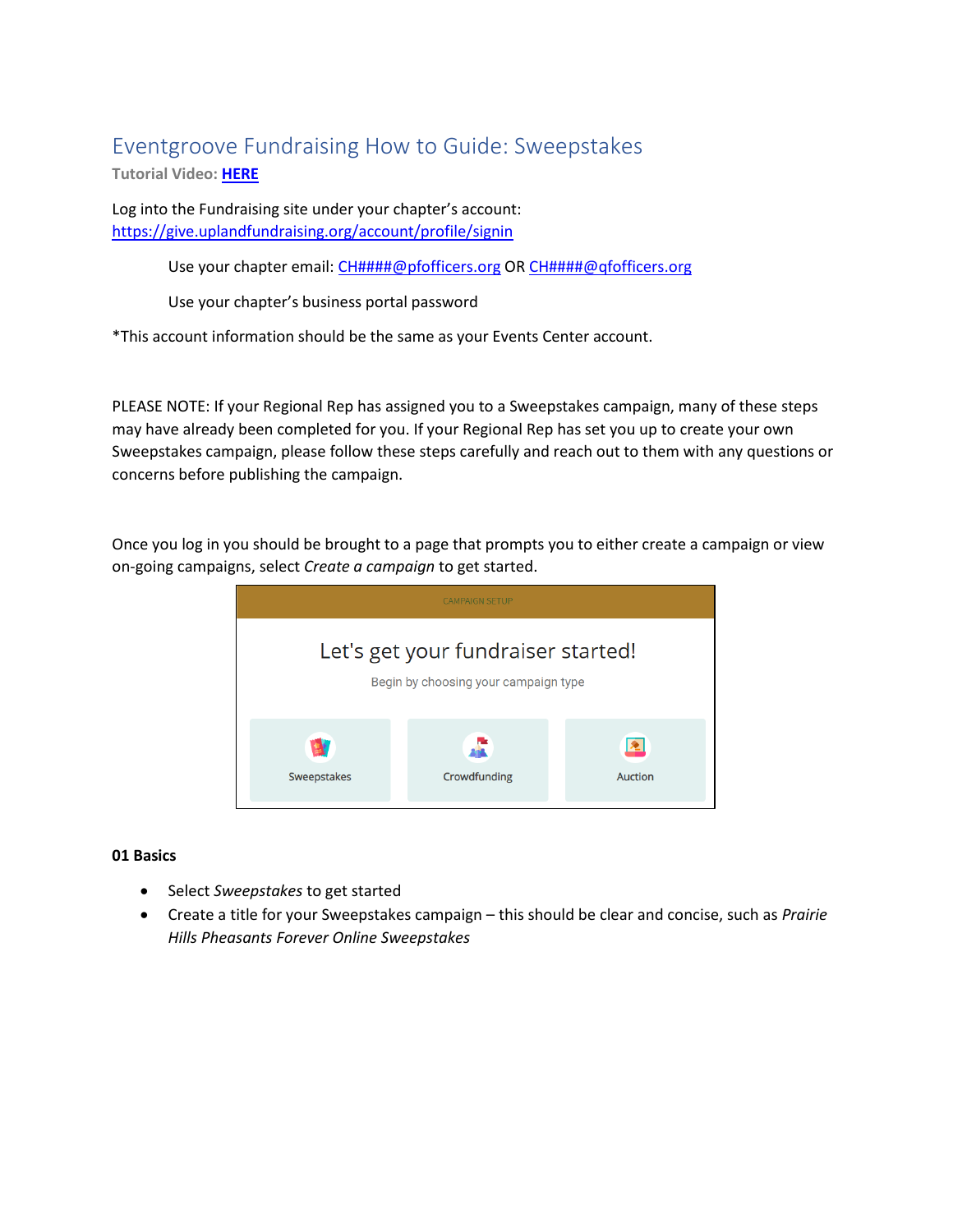- Unless you have specific wording that you prefer, please leave the wording and primary currency fields as the default values:
- You can choose to add a fundraising goal to track your progress
	- o If you are hoping to run the sweepstakes similarly to a raffle and limit the amount of entries, setting

| Choose the wording that your supporters will see $\odot$                                           |  |  |  |
|----------------------------------------------------------------------------------------------------|--|--|--|
| Refer to this campaign as a Sweepstakes                                                            |  |  |  |
| Refer to your supporters as Donors                                                                 |  |  |  |
| Refer to the funds received as Donations                                                           |  |  |  |
|                                                                                                    |  |  |  |
| Choose the primary sweepstakes currency $\odot$<br>United States dollar (USD)<br><b>LEARN MORE</b> |  |  |  |

a fundraising goal is a good way to accomplish that. Otherwise, not setting a goal can lead to surpassing what you thought you could raise, which is always good.

- Enabling team/peer-to-peer fundraising:
	- o This is not recommended for the average chapter sweepstakes
	- o If you would like to explore this option, please read through the article linked in the "Help Me

| Do you want to enable team (peer-to-peer) fundraising? ① |                                                                                 |  |  |
|----------------------------------------------------------|---------------------------------------------------------------------------------|--|--|
| О                                                        | No, my sweepstakes won't have individuals or teams participating to raise funds |  |  |
|                                                          | Yes, my sweepstakes will have individuals or teams participating in fundraising |  |  |
|                                                          | HELP ME CHOOSE                                                                  |  |  |

Choose" and consult with your Regional Rep

- Select your time zone, the default is Pacific Time
- Setting up a live-stream is up to your chapter and Regional rep, and if this is something you would like to do to incorporate a virtual event with your sweepstakes or a live winner announcement, follow the "Learn How to Set This Up" link for more information
- Start date/time:
	- o The default is that your sweepstakes will go live as soon as it is published
	- o Alternatively, you can publish it and drum up interest (people will be

| 0 | Choose when your sweepstakes should start                                               |
|---|-----------------------------------------------------------------------------------------|
|   | Start my Sweepstakes immediately once it is reviewed and approved                       |
|   | Start my Sweepstakes at a specific day and time once review and approval is<br>complete |
|   | Review begins when you click "SUBMIT" below and is typically completed within 24 hours. |

able to view the page without entering) and have it set to open/start on a set date.

- Pricing Options this is how Eventgroove is paid for the use of their fundraising platform
	- o Free Pricing: Donors can choose to leave a "tip" and receive additional entries depending on the amount that they tip. If the customer chooses not to tip, your chapter will not be charged.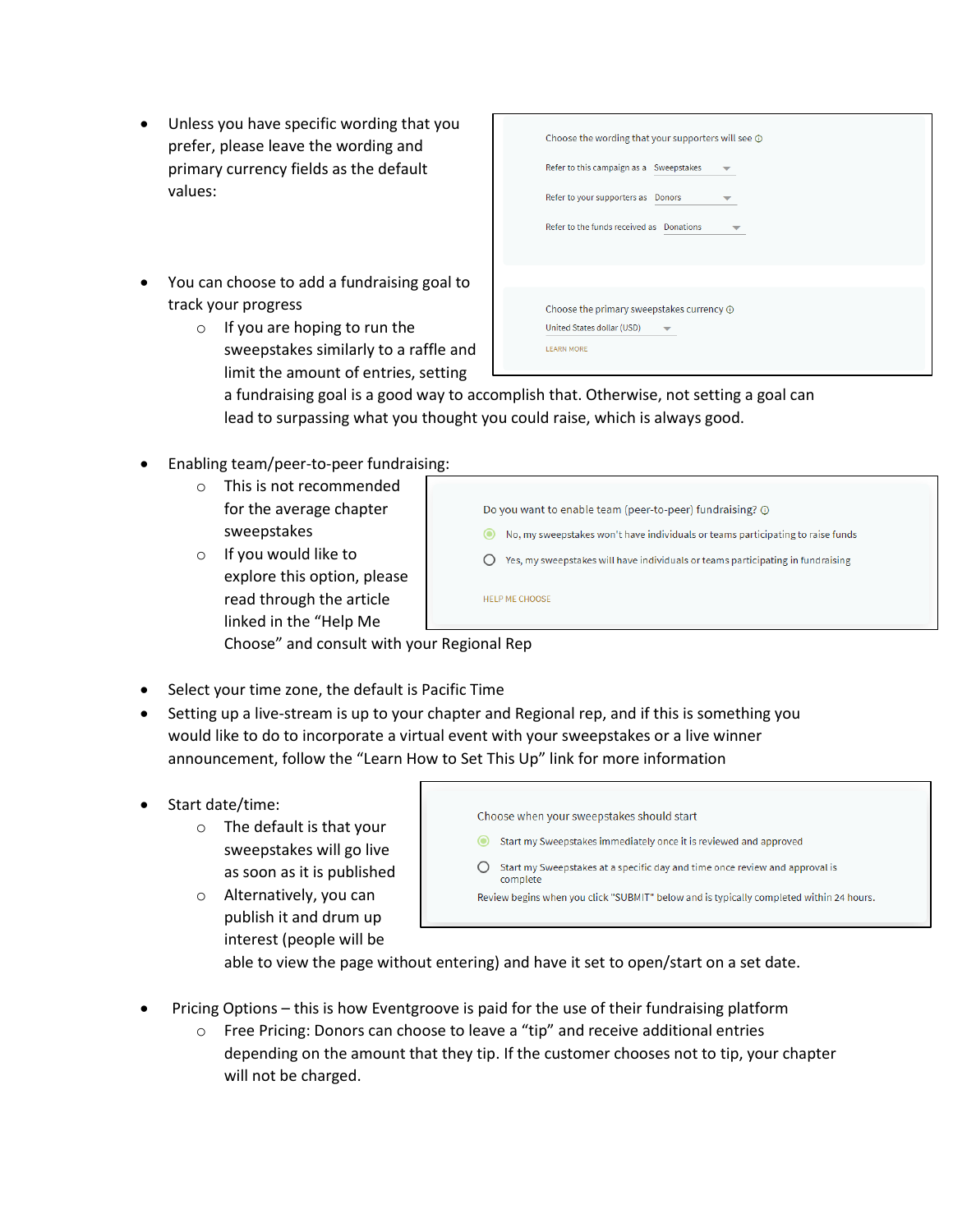- $\circ$  Percent Pricing: a 7.9% fee is applied to each donation. Your chapter can choose who covers this cost: the chapter, the customer, or you can ask the customer to cover it. If they choose to cover it, your chapter will not be charged at the end of the campaign.
	- If you do not want customers to cover the full 7.9%, you can choose to add a convenience fee to their transactions instead of the percentage. This is another way you can share the site fee.
- $\circ$  Please follow the link to the "Compare the Options" article and reach out to your Regional Rep if you are not sure which option is best for you.
- **Adding a Fund Code**. This is a required field. You will not be able to move past this page without filling this out. The fund code is critical to ensuring that your campaign funds make it to your chapter account.
	- o **FUND CODE CRITERIA**: *Please note, if this is not filled out correctly your chapter will not receive your funds and your campaign will be frozen.*  Use your 4-digit chapter number, dash, the campaign type (sweepstakes, auction, etc) *Example: 0123-sweepstakes*
- Select *Next*, this will save your work and move you to the next page.

## **02 Sweepstakes**

- Create all your prizes! Be sure to include a photo, title, and description of the prize before hitting *Save*
	- o Make sure the photo you want to upload is saved on your computer so it can be easily uploaded to the site
	- o You also have the option to specify how many of this prize are available, if there is more than one
- Enter the *total* approximate value of all your prizes

\*If this is over \$5,000 you may need a Bond, depending on your state. Reach out to your Regional Rep to discuss if this is needed for you to run a sweepstakes campaign in your state.

| <b>Add prizes</b>                                                                                     | <b>CREATE A PRIZE</b> |
|-------------------------------------------------------------------------------------------------------|-----------------------|
| <b>CREATE PRIZE</b>                                                                                   |                       |
| Prize Title<br><b>ADD IMAGE</b><br>Suggested size: 1125x840px                                         |                       |
| I<br>$\mathbf{U}$<br>$\frac{S}{C}$<br>B<br>$x^2$<br>$\bullet$<br>這<br>建工<br>x <sub>2</sub><br>≣*<br>這 | 這                     |
| ዔ<br>O<br>C<br>冊<br>$\langle$ /><br>$\overline{z}$                                                    |                       |
|                                                                                                       |                       |
| Enter a description of the prize<br>Is there a certain quantity of this prize available?              |                       |
| More than one of this prize is available Quantity<br>LESS OPTIONS ^                                   |                       |

- Select *Yes* or *No* for if merchandise will be offered with the purchase of entries, default is *No*
- Set your entry levels and amounts
	- o Suggestions: 1 for \$10, 20 for \$25, 75 for \$50, 200 for \$100
	- $\circ$  If you are hoping to run a sweepstakes as a raffle, you can adjust the entry amounts as needed
	- o You cannot have more than one entry amount at one price
- Set the end date for your sweepstakes and the date you will draw the winners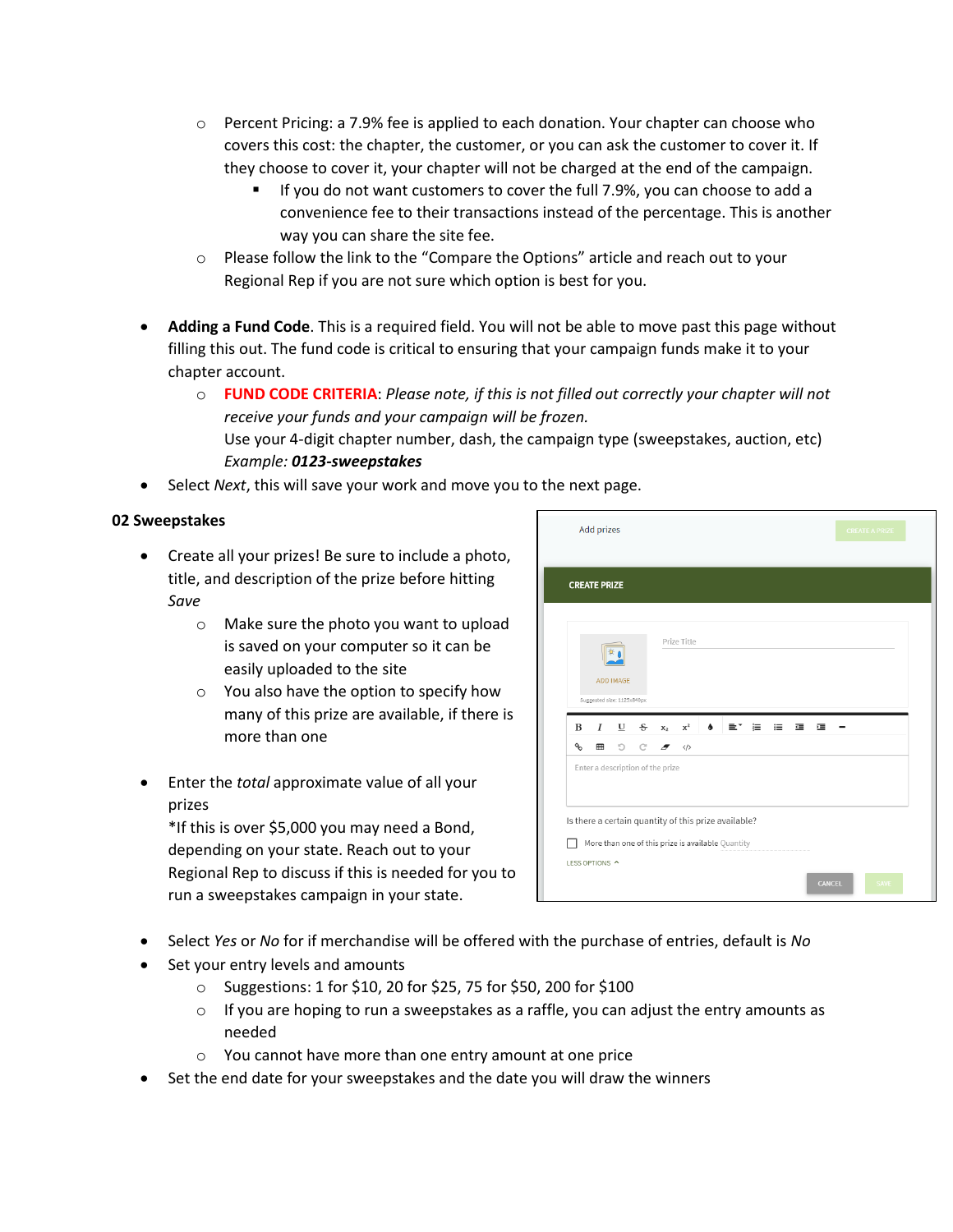- $\circ$  Legally, you must allow 3 days before drawing the winners to allow for any remaining mail-in entries to be counted
- $\circ$  The system can draw the winner automatically at the set time of the drawing, or you can choose to have the system wait until you choose to draw the winners
- $\circ$  You can set the system up to automatically notify the winners and non-winners with a specified email message, or you can separately notify those individuals
- o It is possible (under *More Options*) to limit the number of entries that each donor can purchase
- If you choose to have the site notify the winners, you can customize the email message that is sent out
	- $\circ$  Please note what "merge tags" are available for your use. These will pull this data into the email based on their donations/purchases during your sweepstakes
- Repeat this process with the email for those who did not win, if you choose to utilize the system's email
- Select how the winners will receive their prize
	- $\circ$  Recommended to require a phone number at check out in case there are issues with their purchase/entry
- Additional promotional tactics are shown here:
	- o You can award additional entries in exchange for shares on social media
	- o You can also enable *textto-give*. By choosing a keyword, you give donors the chance to participate in your sweepstakes by texting the keyword to that number to generate a link to the sweepstakes online. Be sure to check that the keyword is available before promoting it anywhere

| Award 1                                 | entries for sharing the Sweepstakes link on social media   |  |  |
|-----------------------------------------|------------------------------------------------------------|--|--|
| Award 5                                 | entries to the sharer for each donation they bring in      |  |  |
| Award 5                                 | entries to donors who donate using a referral link         |  |  |
|                                         | Do you want to promote your sweepstakes with text-to-give? |  |  |
|                                         |                                                            |  |  |
|                                         |                                                            |  |  |
| Enable text-to-give on this sweepstakes |                                                            |  |  |
|                                         |                                                            |  |  |
| <b>LEARN MORE ABOUT TEXT-TO-GIVE</b>    |                                                            |  |  |
| Choose a text-to-give keyword $\odot$   |                                                            |  |  |

• Always *Save* before moving on to the next page

#### **03 Page Design**

- Preview and select which layout you prefer for your sweepstakes
- Add images to your sweepstakes page
	- o \**Please double check that any images uploaded are in line with PF/QF brand standards and are high quality photos*
	- $\circ$  Images from Ticket Printing/Print on Demand can be downloaded and utilized for this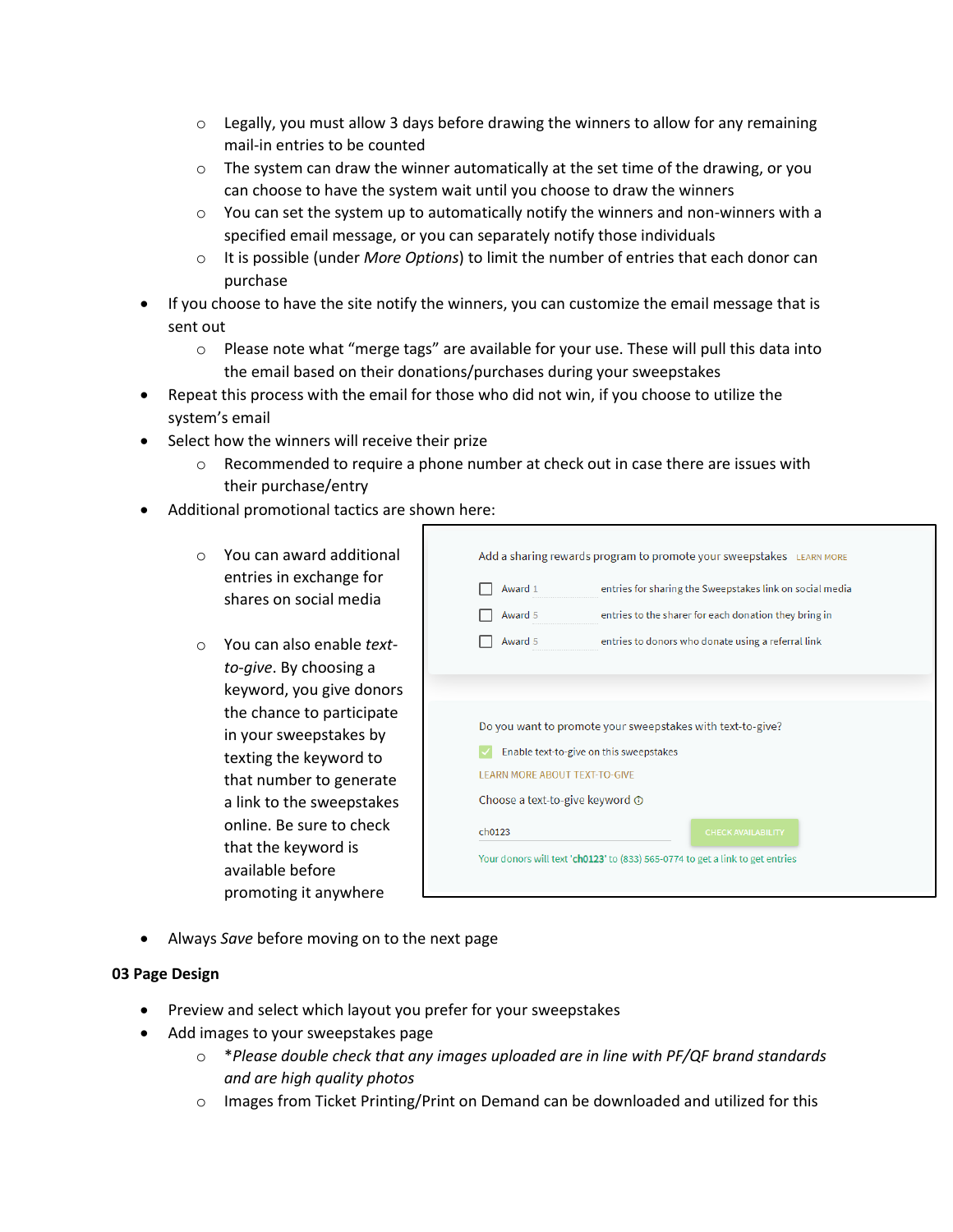- Select what is displayed on your home page
	- $\circ$  Default is the countdown timers to the end of the sweepstakes and the logo and description of the organization
	- $\circ$  You need the logo/description displayed but can select what else you would like to show
	- o Select your wording for the *call-to-action* button
- Add an eye-catching and compelling headline for your sweepstakes
- Add a compelling description for your sweepstakes
	- $\circ$  Specify what the funds will go towards (if applicable) and thank donors for participating
- Personalize the URL and/or create a custom domain name for the sweepstakes
	- o Be sure to validate that link before sharing it
- Customize the "thank you" wording for the receipts that each donor will receive

| Personalize the link to your sweepstakes page ①<br>https://give.uplandfundraising.org/ch0123                                                       | <b>VALIDATE</b> |  |  |  |  |
|----------------------------------------------------------------------------------------------------------------------------------------------------|-----------------|--|--|--|--|
| Use a custom domain name for this sweepstakes<br>If you own a website domain, you can use that for your sweepstakes:<br>HOW TO USE A CUSTOM DOMAIN |                 |  |  |  |  |

- $\circ$  Recommended to add to the default message and make it specific to your chapter
- Always *Save* before moving on to the next page

#### **04 Review**

- Review and Preview your sweepstakes campaign
- Reach out to your Regional Rep to have them also review the campaign before publishing it

#### **05 Advanced Options**

- 1. Sweepstakes Options
	- a. Add FAQs to your page
	- b. Add any Sponsors to the page if the items were donated from specific individuals or companies
	- c. Add a Fund to your page
	- d. Add any links, such as your FB page, a website, etc.
	- e. Choose if you would like any quantities of entries to be shown on the site (sold, bought, or other)
	- f. Add other admins to the campaign, such as other chapter officers and your Regional Rep
	- g. Customize the button text within the sweepstakes prize box
	- h. Enter legal disclaimers or terms and conditions for participating in the sweepstakes
	- i. If you would like to use the compact descriptions this is recommended to save space on the home page
- 2. Checkout Options
	- a. Enter clear text for the donors' credit card statements, i.e. *CH0123 Online Sweepstakes*
	- b. Choose if you will allow donors to add an additional donation and/or give them the option to donate without purchasing entries
	- c. Ask donors to opt-in to emails